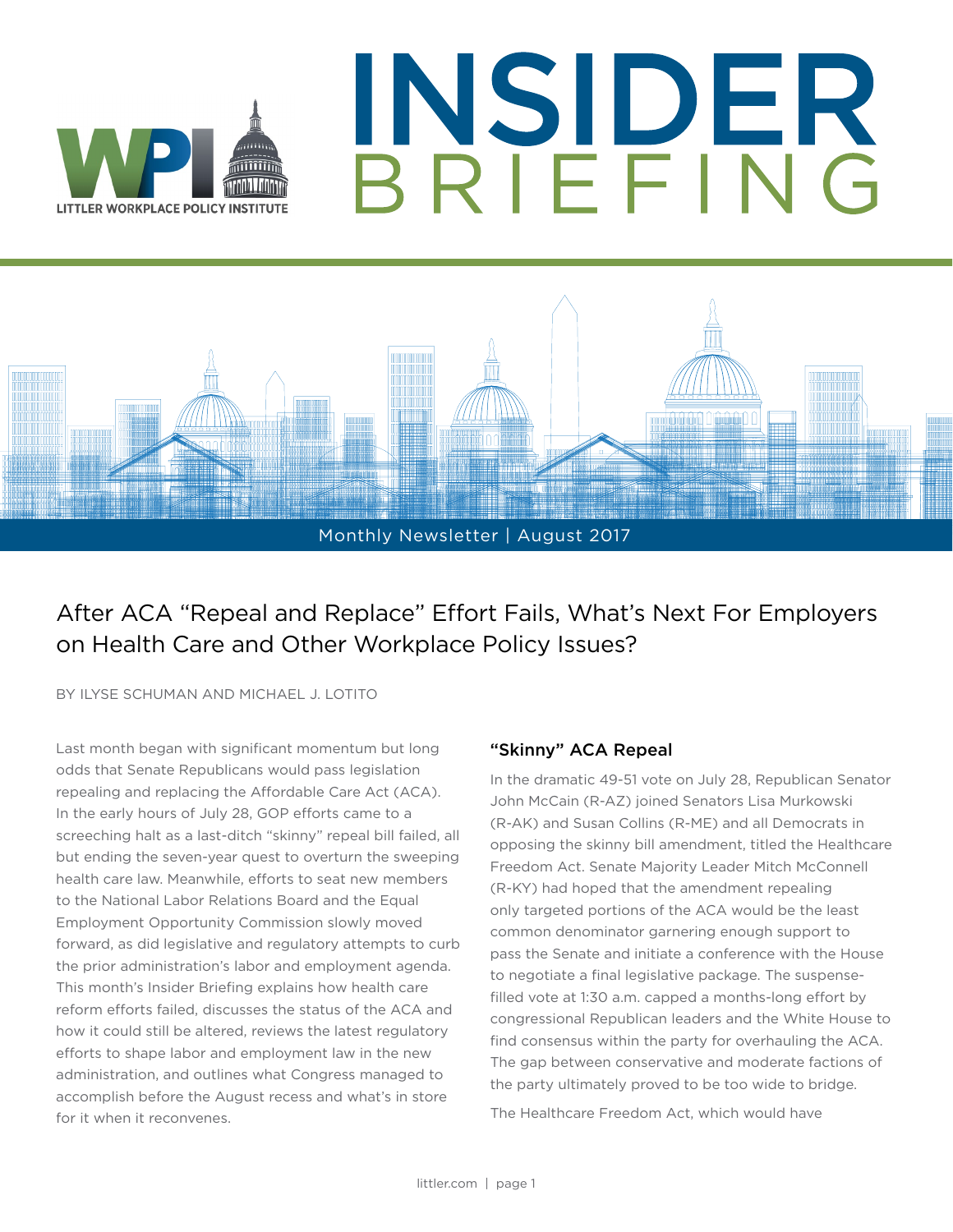# INSIDER BRIEFING

eliminated the penalties on the ACA's employer mandate though 2024, was offered after the Senate rejected a more comprehensive ACA repeal and replace plan as well as a separate straight repeal amendment. The Healthcare Freedom Act was narrower in scope than the House-passed [American Health Care Act](https://www.littler.com/publication-press/publication/house-passes-american-health-care-act-fate-senate-uncertain), which the Congressional Budget Office (CBO) estimated would result in 23 million more uninsured people in 2026 than under current law. The CBO projected that, by contrast, the Healthcare Freedom Act would have increased the number of uninsured by 15 million next year and an additional million by 2026, a number that still undermined support for the proposal.

In the wake of the failed Senate vote, congressional Republican leaders expressed their desire to move on from the ACA to other legislative matters, namely tax reform. However, many uncertainties remain about the ACA and its implementation. ACA-related legislation may still make its way to the legislative calendar in the months ahead. The apparent end of the congressional effort to repeal and replace the ACA through the budget reconciliation process, which would have required only a simple majority vote to pass the Senate, has given rise to discussions about potential bipartisan legislation to stabilize the individual insurance market. Senator Lamar Alexander (R-TN) and Senator Patty Murray (D-WA) [announced](https://www.help.senate.gov/chair/newsroom/press/chairman-alexander-on-announcing-bipartisan-health-care-hearings-unless-congress-acts-millions-may-not-have-insurance-to-buy-in-2018) that the Senate Health, Education, Labor and Pensions committee will hold bipartisan hearings on shoring up the ACA exchanges.

Health insurers face a September 27 deadline to decide if they will offer individual plans through the ACA exchanges in 2018 and, if so, how much to charge. Complicating this decision is the uncertainty about whether the administration will continue to fund "costsharing reduction" payments to insurance companies that participate in the ACA exchange to help cover cost-sharing and deductibles for low-income individuals and families.

Pressure for bipartisan legislation to fund the cost-sharing reductions, currently the subject of a House lawsuit challenging their validity, will likely continue to rise. This could be the vehicle for additional ACA-related changes. But any such changes would require 60 votes to pass the Senate and Democratic support may also be needed for any measure to pass the House. Legislation to repeal or further delay the "Cadillac" excise tax on high-cost plans

and to limit the scope of the employer mandate may become part of the effort.

Although a push for Congress to make targeted changes to ACA provisions of most concern to employers may accompany this broader legislative effort, employers should not bank on a legislative reprieve from the ACA's requirements. With the failure of the repeal effort and the uncertainty of any future legislative action, focus has shifted to the executive branch. Action by the executive branch to shape the ACA's implementation requirements could come in various forms – from regulatory changes and sub-regulatory guidance to enforcement policy aimed at easing ACA's burden. For employers eyeing their ACA obligations, the ACA remains the law of the land. Yet, the shape of their obligations may well change under the Trump administration and its goal, as articulated in President Trump's [executive order](https://www.whitehouse.gov/the-press-office/2017/01/2/executive-order-minimizing-economic-burden-patient-protection-and), to reduce regulatory burdens. Although the Republican effort to repeal the ACA may be at an end, the debate over health care and its impact on employers will no doubt continue.

# National Labor Relations Board

Most of the attention in the weeks leading up to the congressional August break was on health care. However, there were some notable labor and employment-related developments during this time. On August 2, the Senate voted 50–48 to confirm Marvin Kaplan to fill an open seat on the National Labor Relations Board (NLRB). Kaplan has served as Chief Counsel for the Acting Chair of the Occupational Safety and Health Review Commission since August 2015. Upon his confirmation, Senate HELP Committee Chairman Lamar Alexander issued a [statement](https://www.help.senate.gov/chair/newsroom/press/alexander-votes-to-confirm-marvin-kaplan-to-serve-as-a-member-of-the-national-labor-relations-board-)  that: "After years of playing the role of advocate, the NLRB should be restored to the role of neutral umpire. I'm hopeful that Mr. Kaplan will help restore some balance to the labor board to ensure stable labor relations and free flow of commerce."

The Senate HELP Committee held a hearing on Kaplan's nomination and that of Littler Shareholder William Emanuel on July 13. The committee favorably reported both nominations on July 19. A Senate vote on Emanuel's nomination is expected after the Senate returns from the August break. Meanwhile, the current Chair of the NLRB, Philip Miscimarra, has announced he is opting out of another term, and will depart when his current term ends in December.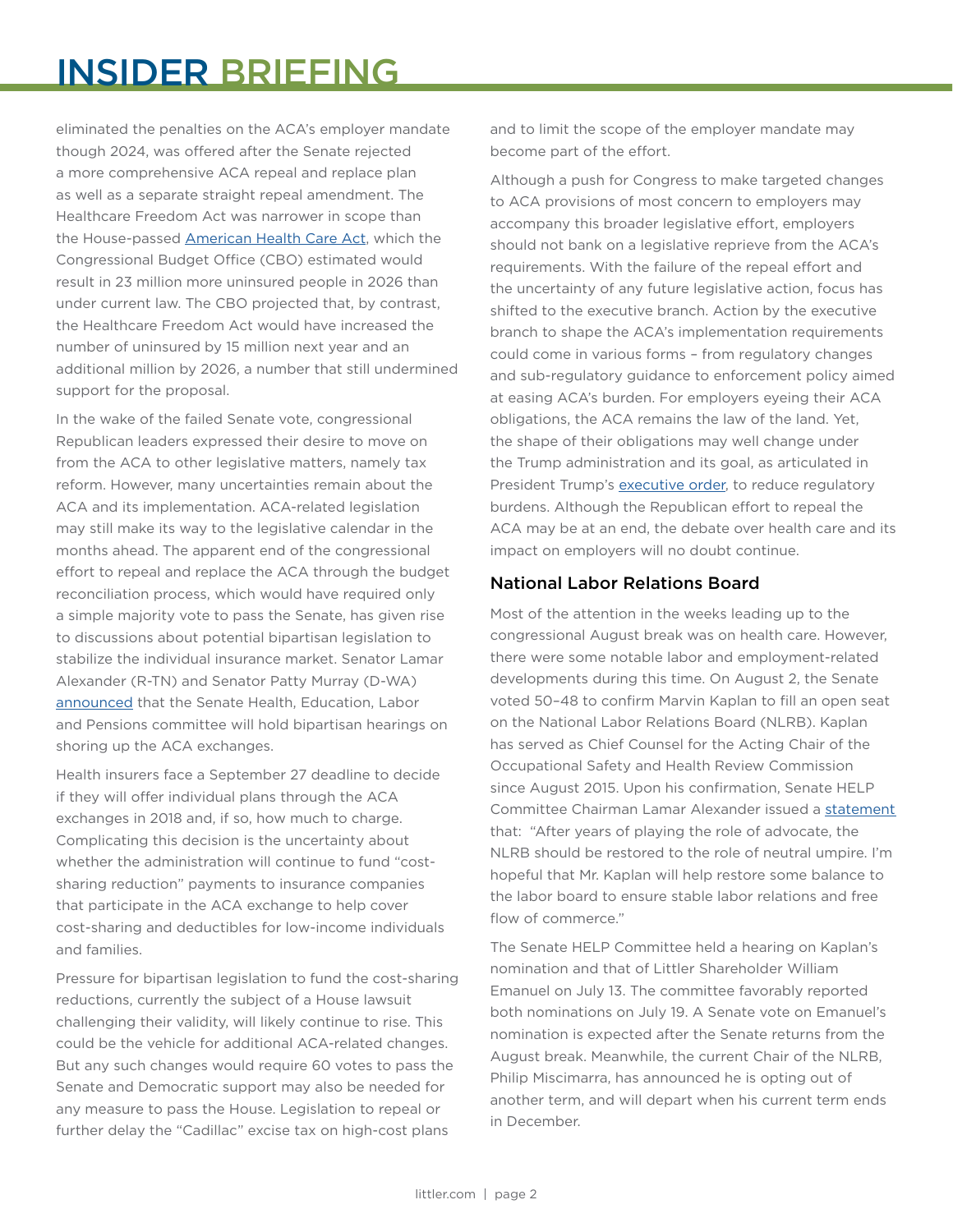# Congressional Activity

Congress will have a full agenda of nominations and legislative activity when it returns after Labor Day. President Trump has called upon Congress to send him a tax reform bill by November, an aggressive timetable. Congress has yet to pass a budget resolution, which is needed if the budget reconciliation process is going to be used to pass tax reform with a simple majority vote in the Senate. In addition, a vote on the debt ceiling looms. Funding bills for FY 2018 are on the list of must-pass legislation, although a final package is not likely until yearend. The House Appropriations Committee [approved](https://appropriations.house.gov/news/documentsingle.aspx?DocumentID=395026) the FY 2018 Labor, Health and Human Services funding bill on July 19.

The bill provides a total of \$10.8 billion in discretionary appropriations for the Department of Labor (DOL), which is \$1.3 billion below the fiscal year 2017 enacted level. The bill also includes a new provision prohibiting enforcement of the DOL's controversial "fiduciary" rule. On July 7, the DOL's Employee Benefits Security Administration (EBSA) published in the Federal Register a Request for Information on various questions related to the fiduciary rule, signaling that regulatory changes to the rule are forthcoming. Most recently, in court filings related to an ongoing challenge to the fiduciary rule, the DOL on August 9 indicated that it will propose delaying portions of the rule's implementation until July 1, 2019.

Congressional opponents of the rule continue to seek legislative means to overturn or modify the rule. The Appropriations Committee was not the only House Committee taking aim at the rule. The House Education and Workforce Committee likewise [approved a bill](https://roe.house.gov/news/documentsingle.aspx?DocumentID=398198) to repeal the rule and replace it with a disclosure-based best interest advice standard. The Affordable Retirement Advice for Savers Act passed out of the Committee on July 19 on a party-line vote and now moves to a full floor vote in the House.

The House Appropriations Committee-approved bill also included a policy rider targeting a controversial NLRB decision. The Committee adopted an amendment offered by Rep. Andy Harris (R-MD) prohibiting the NLRB from enforcing the interpretation regarding "micro unions" in the *Specialty Healthcare* decision. The amendment was adopted on a voice vote. The prospect for these or other policy riders making their way into a final appropriations

bill remain to be seen. Their fate likely will be determined in high-level negotiations among congressional leaders of both parties and the White House.

# Joint Employment

Outside of the appropriations process, standalone legislation was recently introduced taking aim at another controversial NLRB decision, the 2015 *Browning-Ferris*  ruling. In the 2015 decision, the Board broadened the test for determining joint employment and assessing liability under the National Labor Relations Act (NLRA), upending long-standing precedent and creating uncertainty for the business community. The standard shifted from one where the purported joint employer exercised "direct and immediate" control over the other entity's employees, to a much looser "indirect" control standard.

On July 27, the [Save Local Business Act](https://www.littler.com/publication-press/publication/house-introduces-bipartisan-bill-designed-ease-joint-employer) was introduced in the House by Representatives Bradley Byrne (R-AL) and Henry Cuellar (D-TX), among others. The bipartisan bill would amend two labor and employment statutes to clarify when an entity can be deemed a "joint employer." Introduction of the legislation followed a July 12 hearing held by the House Education and Workforce Committee on the need for legislation to redefine the jointemployer standard.

At the hearing, witnesses from the employer community urged Congress to craft a legislative solution to simplify the law on joint employment. The Save Local Business Act does that by amending the definitions of the term "employer" as used in the NLRA and the Fair Labor Standards Act (FLSA). Specifically, the bill states that a person may constitute a joint employer as to an employee "only if such person directly, actually, and immediately, and not in a limited and routine manner, exercises significant control over the essential terms and conditions of employment." At a press conference held with small business owners and workers, Rep. Byrne [stated,](https://www.littler.com/publication-press/publication/house-hearing-explores-legislative-remedy-joint-employer-confusion) "under this bipartisan legislation, workers, and the businesses they work for, will be given much needed clarity and certainty."

The bill is notable for its bipartisan co-sponsorship, a rarity for most labor-related bills. Sufficient bipartisan support would be needed to pass the 60-vote threshold in the Senate. If the bill does pass both Chambers of Congress, President Trump is expected to sign it.